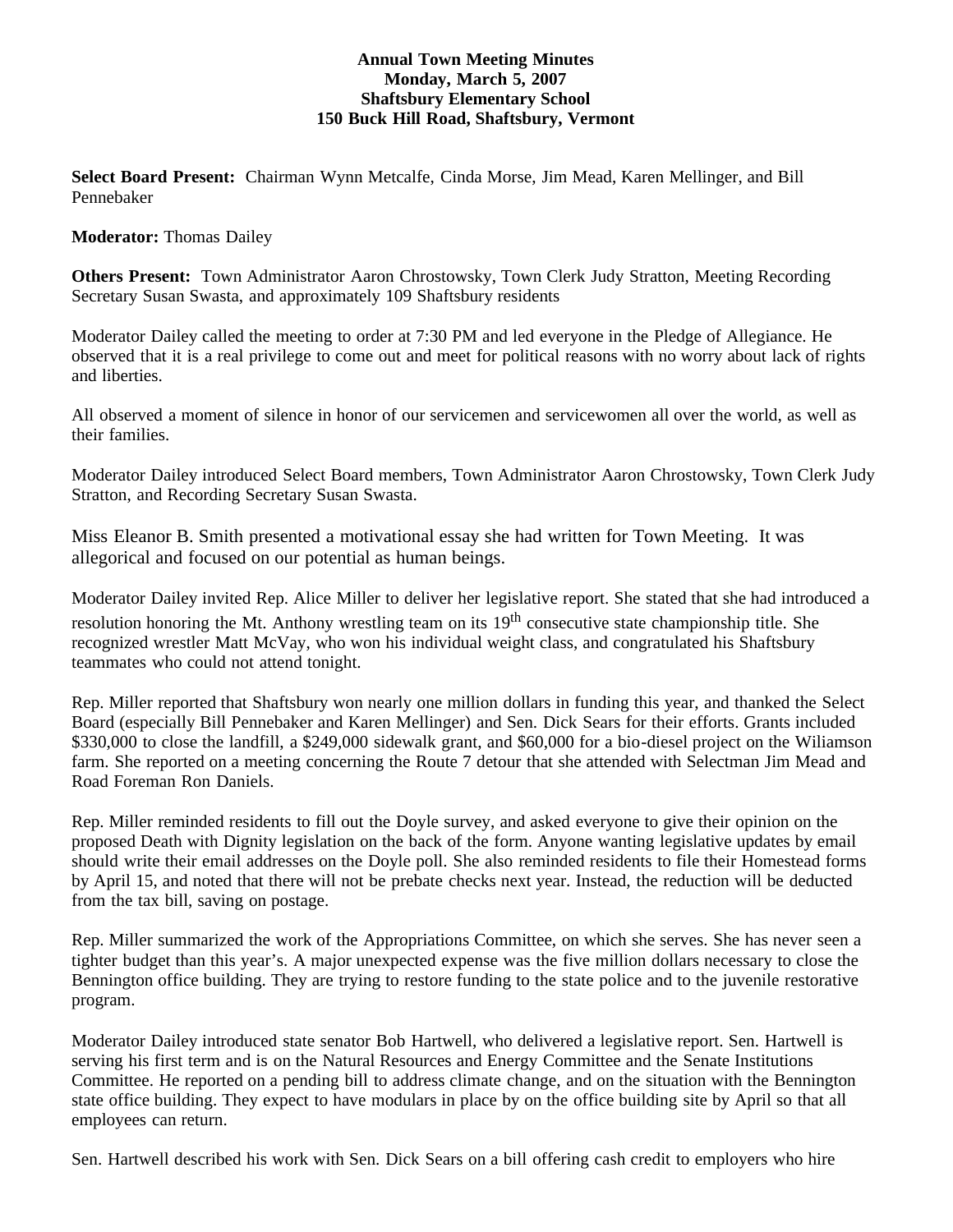Vermonters. He discussed lack of funding for police and restorative justice programs and urged residents to express their views on the Death with Dignity legislation. He observed that high property taxes are probably the number one concern of Vermont residents. Sen. Hartwell encouraged people to contact him and thanked town residents for allowing him to address them.

Moderator Dailey asked for a motion to allow him to dispense with reading of the Warning..

# **Ed Colvin made motion and it was duly seconded to dispense with the reading of the Warning. Motion passed by voice vote.**

Moderator Dailey went over the rules for Town Meeting, then proceeded to Article 1.

# **Article 1. To hear the reports of the Town Officers and take action thereon.**

**Mr. Colvin moved and it was duly seconded to accept the reports as published. Motion carried by voice vote.**

Moderator Dailey introduced Select Board Chairman Wynn Metcalfe, who presented the Select Board "state of the town" report, accompanied by Powerpoint slides. Chairman Metcalfe recognized the following Shaftsbury volunteers for their services: Barbara Buxbaum, Florence Beebe, Ernie Harwood, Curt Merrow, all Board and Committee members, and the Shaftsbury Volunteer Fire Department.

Special recognition was given to Town Clerk Judy Stratton for 25 years of service and to Highway Foreman Ron Daniels for 10 years of service.

June White, a volunteer in the Town Office, was recognized for being an outstanding volunteer. June was honored this past year for donating over 4,000 hours of volunteer work in the local area. June received the Kevin Costin Recognition Award as well as the President's Call to Service Award in honor of her over 4,000 volunteer hours.

Chairman Metcalfe gave an overview for 2006-2007, highlighting activities of the Highway and Fire Departments, Policies and Procedures Committee, Economic Development Committee, Sidewalk Committee, and Solid Waste Committee. He noted the purchase of two new trucks and the sale of an old one by the Fire Department, and the implementation of the Fire Reimbursement Ordinance. He described Highway Department work on paving, guard rails, a box culvert, and Shaftsbury Hollow Road reconstruction, and noted truck purchases and contracting out of roadside mowing. A major effort has been the town road inventory, which is now 40% done.

The Policies and Procedures Committee implemented increased health insurance cost sharing and merit based employee evaluation. Chairman Metcalfe summarized the progress on sidewalks. He described the landfill closure and recognized the contributions of Selectman Bill Pennebaker, who saved the town a lot of money on the closure.

Chairman Metcalfe described long range plans that will be put in place for highways, equipment, and facilities. The town will be looking for volunteers to serve on committees in these areas. He outlined 2007-2008 goals and went over the budget, noting that this was the hardest budget he has ever worked on. Mr. Pennebaker reviewed a chart he had prepared on tax rate growth, which is at 3.3%. This will drop after the five year landfill closure loan is paid off.

Chairman Metcalfe went over the reasons for the budget increase. He noted that reserve funds were put in the actual budget to cover the fire truck payment. Lease payments were put in the highway budget, the landfill management fee has increased, postage and mailing costs are up, and money had to be budgeted for sheriffs because federal funding is gone. Because solid waste tonnage has decreased, it may be necessary to decrease the number of days per week that the landfill is open.

Andy Crosier asked why the Grand List only increased by \$20,000. Chairman Metcalfe explained that, due to errors in omissions because of lost buildings that were removed from the tax rolls, the list amount was reduced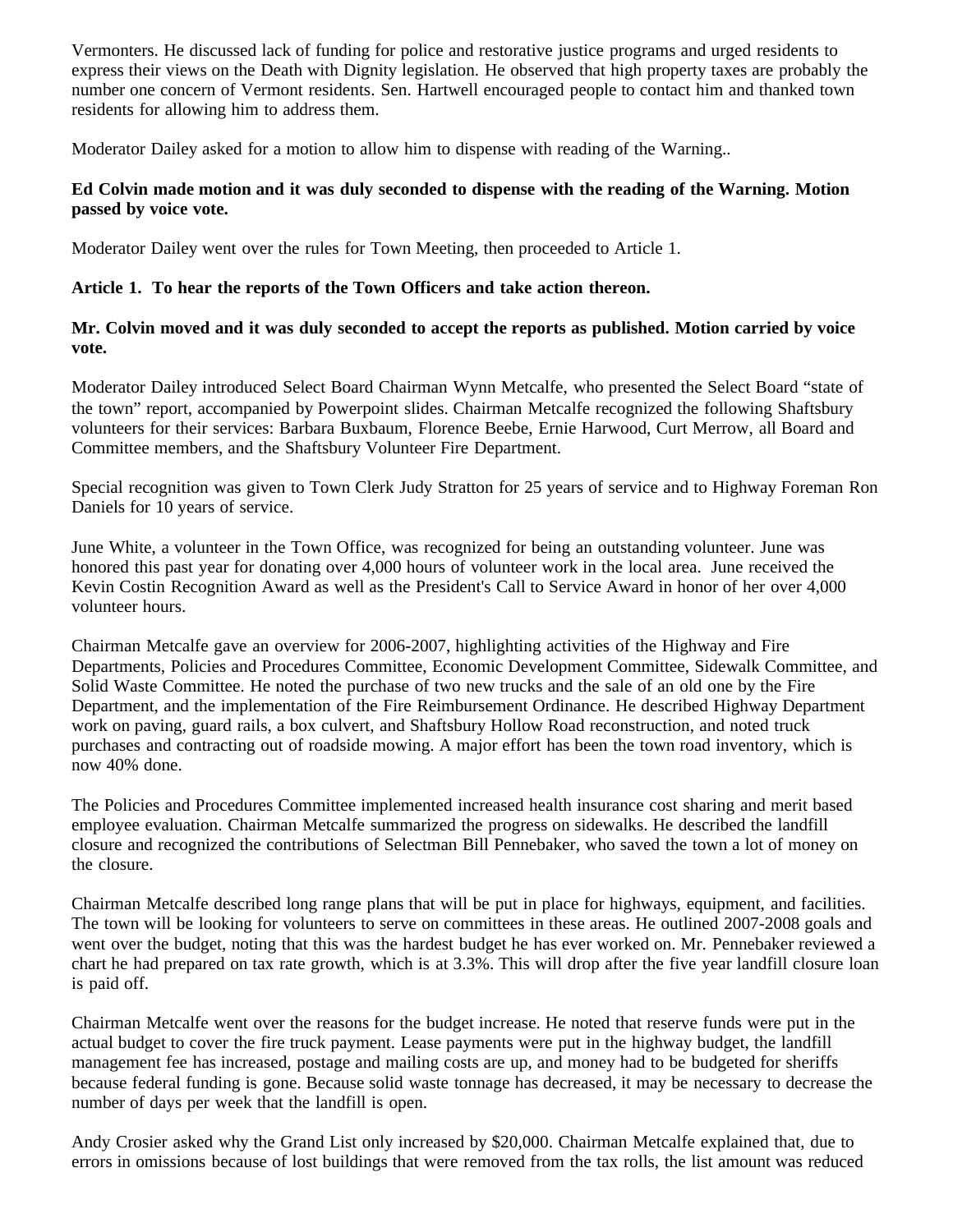by one million dollars. Mr. Crosier asked if all the new construction did not make up for losses, and Chairman Metcalfe replied that it did not.

Mr. Colvin asked what plans are for the town garage, which he called a "monstrosity." He recommended moving it to the town landfill site. Chairman Metcalfe replied that the Facilities Committee will look at this.

Lew Levin asked what the long-range plan is for the town dump. He has heard that it may be closed this summer and thinks residents should vote on any closure. Chairman Metcalfe replied that there is no long-range plan for the landfill and he can't even suggest where the Select Board is heading on it at this point.

Mr. Crosier asked again about Grand List figures, and Chairman Metcalfe replied that he does not know the exact Grand List numbers but would be happy to research and get back to him. The List is an estimate, and the total amount is not set until August. Mr. Crosier asked if the grand list could go higher, and Chairman Metcalfe replied that he hopes it does.

Mr. Colvin recognized Town Lister Angie Abbatello for placing a historic marker at the Governor Jonas Galusha homestead on Route 7Aat no expense to the town. This marker was dedicated by Governor Douglas. She supplied pictures of the event for the front of this year's town report.

Stating that the equipment swap with Bennington for road sweeping was "commendable," Noel Cardiff asked why there had been no road sweeping in Paran Acres. Chairman Metcalfe replied that most sweeping had been done in intersections, and also in the village to prepare for the parade. He is not sure where the mileage came from. Chairman Metcalfe said most areas were not done, and that they are at the mercy of Bennington's schedule. He will take Paran Acres under advisement.

Moderator Dailey asked if there were any other comments or corrections. There were none.

# **Motion to accept the reports as published carried by voice vote.**

# **Article II. To Determine:**

- **A. Whether Selectboard members receive an annual stipend in the amount of \$1,000?**
- **B. Whether Town Treasurer receives an annual stipend in the amount of \$15,000?**
- **C. Whether Town Clerk receives an annual stipend in the amount of \$8,000?**
- **D. Whether the Board of Listers receives an hourly rate of \$7.53?**
- **E. Whether the Board of Auditors receives an hourly rate of \$7.53?**
- **F. Whether Ballot Clerks receive an hourly rate of \$7.53?**
- **G. What compensation, if any, shall be paid to all other elected Town Officers?**

**H. Whether Planning Commission and Development Review Board members receive an annual stipend in the amount of \$100?**

Moderator Dailey noted that the amounts currently being paid are listed and that no increases are recommended. Under Item G, compensation to all other officers is minimum wage. He stated that they can go down through each item, or vote for all at once.

**Mr. Colvin moved and Tyler Resch seconded to vote on all compensation amounts at once. Motion carried by voice vote.** 

**Mr. Colvin moved and Tyler Resch seconded to pay the amounts as set forth in Article 2. Motion carried by voice vote.**

**3. To Determine:**

**A. Will the Town vote to have taxes collected by the Town Treasurer?**

**Nancy Merritt moved and it was duly seconded to have taxes collected by the Town Treasurer. Motion carried by voice vote.**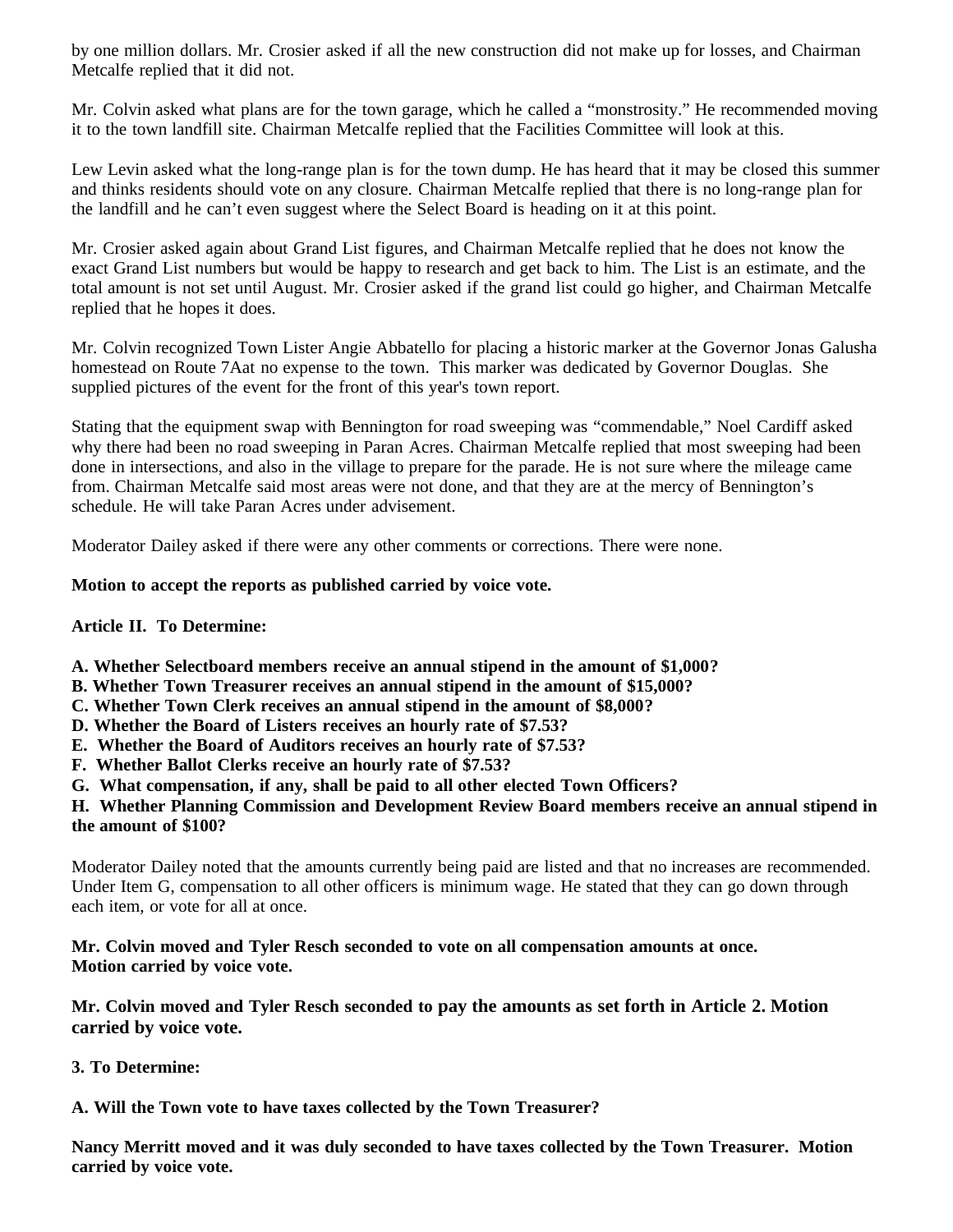# **B. Will the Town vote to set the date for payment of taxes as Saturday, November 10<sup>th</sup>, 2007?**

Treasurer Henri Billow stated that some people do not like to work on Saturday, and that Monday, November 12 is Veterans Day. She recommended changing the day to Tuesday, November 12, at midnight to correspond with the same date as Bennington and North Bennington.

## **Ms. Billow moved and it was duly seconded to amend Article 3, part B, to set the date for payment of taxes as Tuesday, November 13, 2007 by midnight. Amendment carried by voice vote.**

Moderator Dailey asked for a vote on the main motion as amended.

#### **Motion carried by voice vote.**

**4. Shall the Town of Shaftsbury adopt the General Fund Budget for Fiscal Year 2007-2008?**

**Ruth Levin moved and Tyler Resch seconded to adopt the General Fund Budget for Fiscal Year 2007- 2008. Motion carried by voice vote.** 

#### **5. Shall the Town of Shaftsbury adopt its budget by Australian ballot?**

## **Zeke Cross moved and it was duly seconded to have the Town of Shaftsbury adopt its budget by Australian ballot.**

David Adams asked if they hadn't just voted on the budget, and Moderator Dailey replied that this would be for next year. Barbara Bacchi stated that it is not worded properly on the ballot and is confusing. Chairman Metcalfe responded that the wording is from the state statute and must be put on the ballot exactly in those words.

Michael Biddy asked where the need for the change came from and stated that he values the institution of town meeting. Chairman Metcalfe replied that this has been discussed "forever," and the biggest issue is the people who can't be here tonight to vote. They can't vote by absentee ballot, so a fairly small group of people decide on a million dollar budget.

Several people stated they would not miss the Town Meeting and arrange their schedules accordingly. Comments centered around stating that many people who could attend the meeting choose not attend. Several people, including Andy Crosier, Ed Colvin, Alice Miller, and Ellen Viereck spoke in favor of keeping town meeting as it is. Mr. Colvin said he had changed his mind on the Australian ballot because he had found out that letters to the editor are edited, and this was to have been the means for people to express their opinions prior to voting.

Chairman Metcalfe noted that there would still be a meeting to explain the budget even if they went to Australian ballot. Jonathon Reese asked what typical turnout is for voting, as opposed to the turnout here. Chairman Metcalfe gave figures, which indicated that many more vote than attend town meeting. Kevin Bubriski stated that he had never seen the gymnasium as empty for town meeting as tonight. Barry Mayer asked if there would be a mechanism for people to hear about the budget, perhaps by mechanical means, if Australian ballot were adopted. People in Florida and Iraq can't be here.

Mr. Cardiff reminded people of the problem last year with not being able to vote on removing reserve funds from the budget because they were on the Australian ballot for the next day's voting. Voting the budget by Australian ballot would solve that problem. It would also mean our troops in Iraq would not be disenfranchised.

John Tiffany said that some people don't know they have to attend the meeting to vote on the budget. He also said that the gymnasium would not hold the crowd, and that people have walked away in the past because of crowding.

Mr. Levin stated that he had been the one who brought this up, and said he had wanted a Saturday town meeting and Australian ballot so that more people could attend. He feels they would be better informed for voting on the